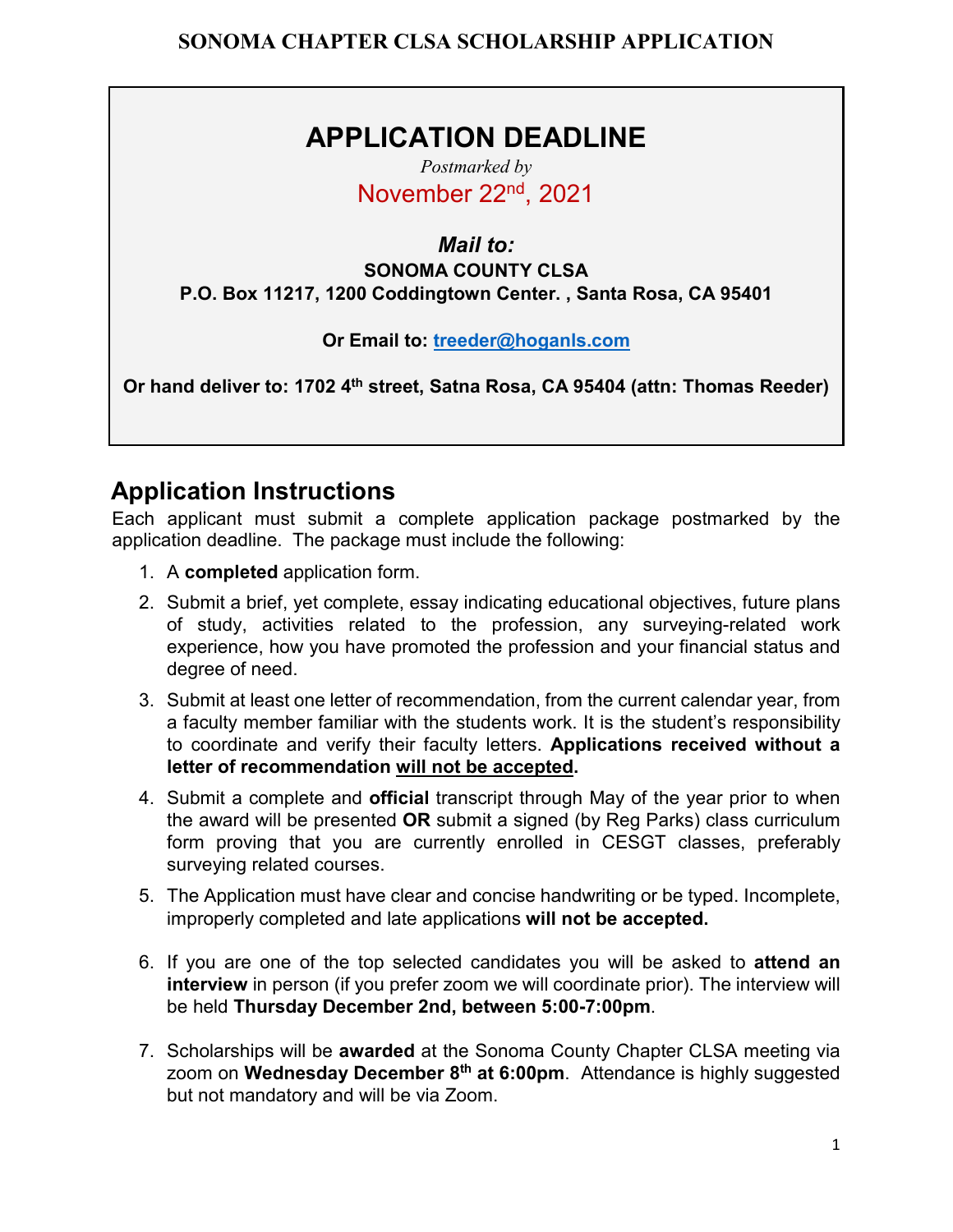**It is the obligation of the applicant to ensure that applications be postmarked by:** 

**November 22nd , 2021**

**Application Tips List: Included at the end of this application, please review them.**

### **Eligibility & Selection Criteria**

**Technology Program.**

Applicants must be students in good standing enrolled in a minimum of 6.0 units in the CESGT program at Santa Rosa Junior College. Applicants will be selected based on the correctness of their application, the content of their essay, a review of their transcripts, their GPA and their successful participation in a panel interview.

| Circle only the scholarship(s) below for which you qualify. |                                            |  |  |  |
|-------------------------------------------------------------|--------------------------------------------|--|--|--|
| 1.) Sonoma County Memorial Scholarship                      | 2.) Righter/Meininger Scholarship \$500.00 |  |  |  |
| \$500.00                                                    | Must be currently enrolled in Surveying    |  |  |  |
| Must be currently enrolled in any of the 3                  | <b>Technology Program</b>                  |  |  |  |
| <b>CESGT programs. Civil Engineering,</b>                   |                                            |  |  |  |
| <b>Geospatial (GIS) and Surveying Technologies</b>          |                                            |  |  |  |
| 3.) The Benchmark Scholarship                               |                                            |  |  |  |
| \$1,000                                                     |                                            |  |  |  |
| Must be currently enrolled in Surveying                     |                                            |  |  |  |

| Full Name:                                  |
|---------------------------------------------|
|                                             |
|                                             |
| <b>Current Address:</b>                     |
|                                             |
|                                             |
|                                             |
| City, State, Zip:                           |
|                                             |
|                                             |
| Hometown County (e.g. Sonoma County, etc.): |
|                                             |
|                                             |
| Email:                                      |
|                                             |
|                                             |
| Phone (cell)                                |
|                                             |
|                                             |
|                                             |
|                                             |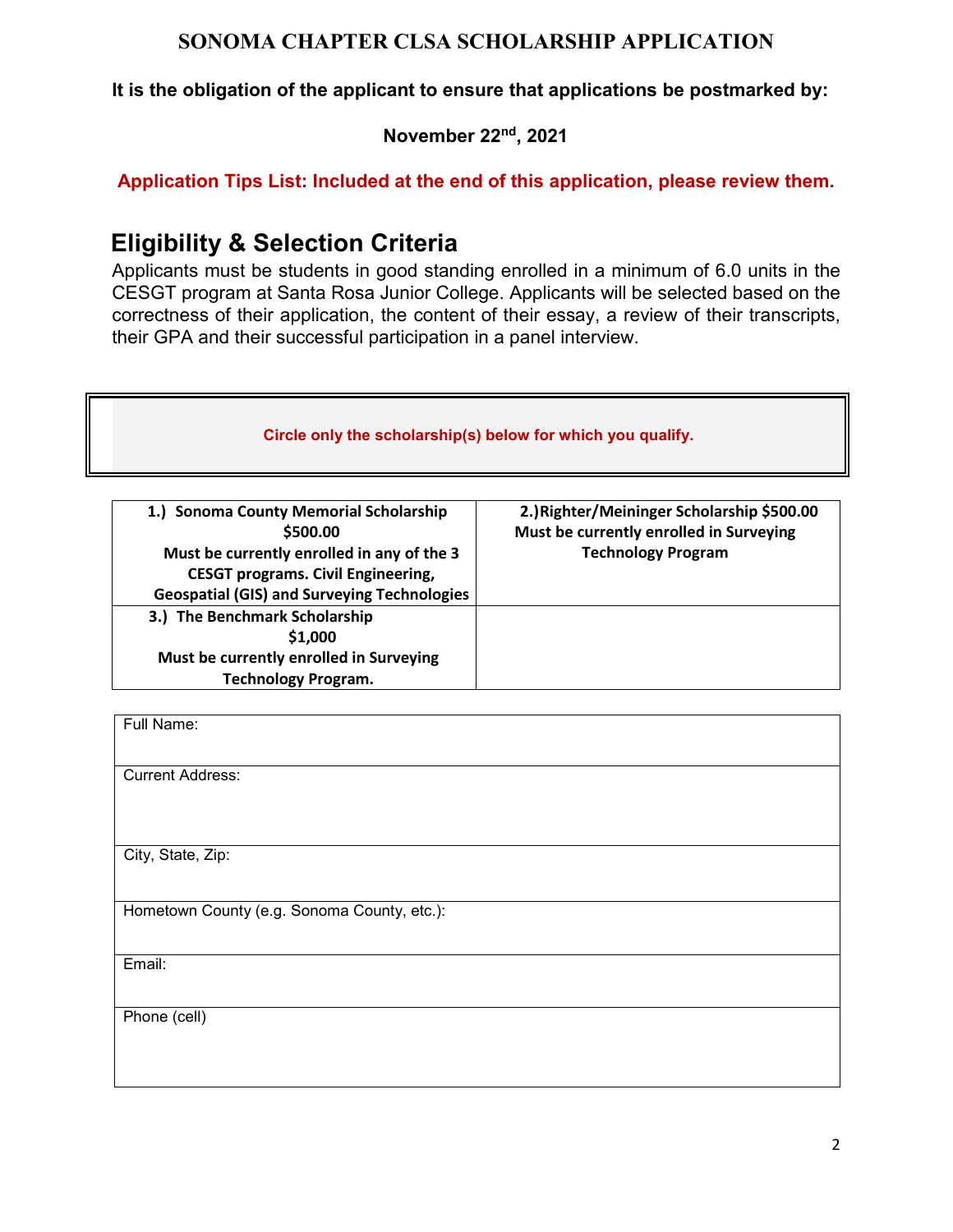# **SONOMA CHAPTER CLSA SCHOLARSHIP APPLICATION**  Full Name Are you a U.S. Citizen? Birth date Student I.D. Number  $Yes \Box No \Box$

Are you now, have you, or will you receive any financial aid during the current school year?<br>
Yes  $\Box$  No  $\Box$ Yes $\Box$ If yes, please describe.

Toward what degree and/or license will you be working and when do you expect to receive it?

Colleges and universities attended, including the one in which you are currently enrolled. Arrange in sequence, listing your current institution first. (Submit transcripts for each)

| <b>College or University</b> | State | Dates of Attendance | Major |
|------------------------------|-------|---------------------|-------|
|                              |       |                     |       |
|                              |       |                     |       |
|                              |       |                     |       |
|                              |       |                     |       |
|                              |       |                     |       |

Do you hold any licenses/certifications?

| $\Box$ LSIT $\Box$ Other | $\square$ No |  |
|--------------------------|--------------|--|
|                          |              |  |

Have you participated in a TrigStar event?

 $\Box$  Yes If yes, through what CLSA Chapter  $\Box$  No

Have you completed a survey merit badge through Scouting or an equivalent from another youth organization?

 $\Box$  Yes If yes, through what organization  $\Box$  No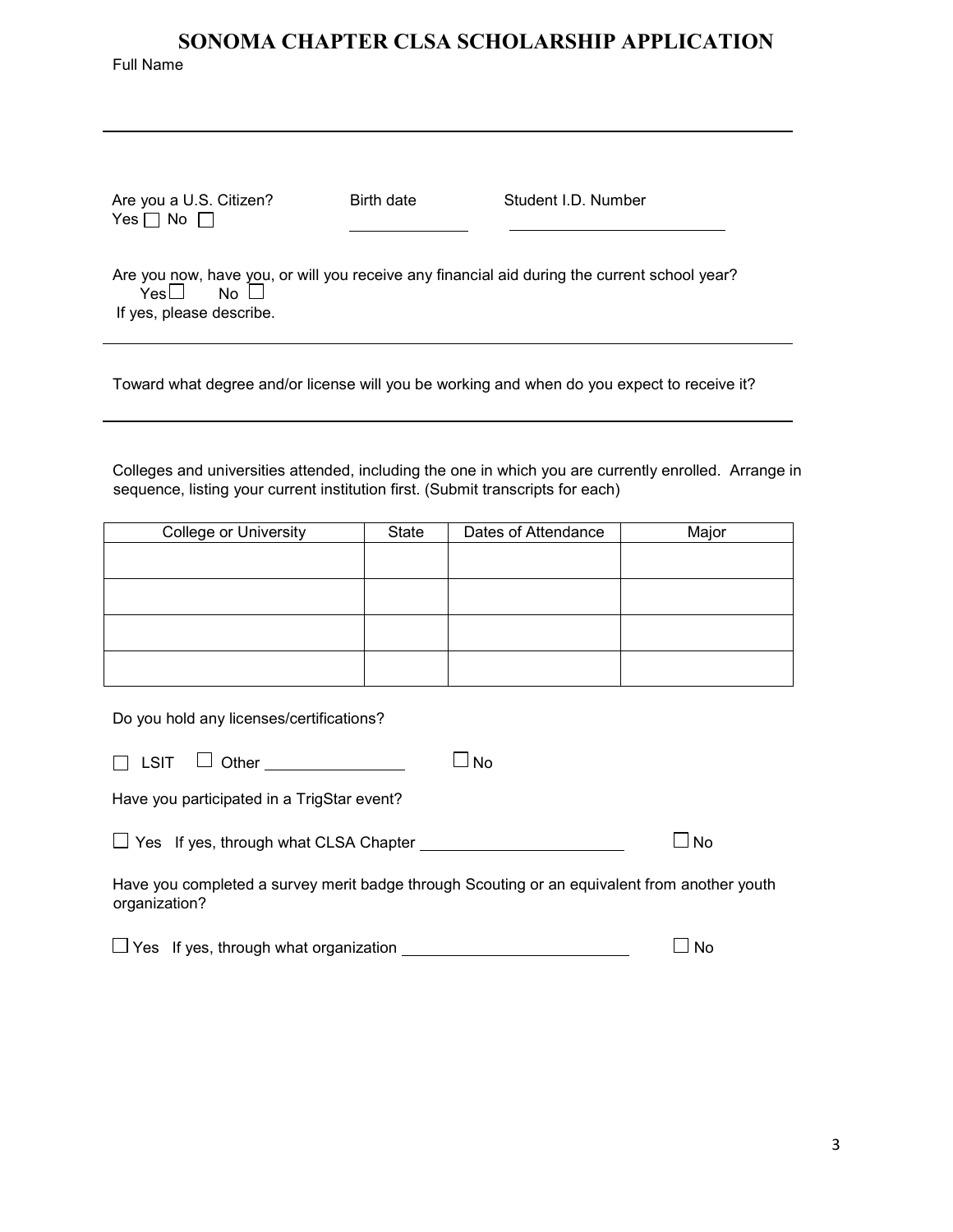Full Name

| List all scholastic honors, scholarships (full name of scholarship and amount) and awards you have |
|----------------------------------------------------------------------------------------------------|
| received (include CLSA Education Foundation Scholarships and all other scholarships).              |

| Are you a member of CLSA?                                          |                                                     |  |
|--------------------------------------------------------------------|-----------------------------------------------------|--|
|                                                                    | $\Box$ Student Chapter Level $\Box$ No<br>$\lambda$ |  |
| List all other professional organization/service club memberships. |                                                     |  |
|                                                                    |                                                     |  |
|                                                                    |                                                     |  |
|                                                                    |                                                     |  |
|                                                                    |                                                     |  |

List all professional conferences, seminars and/or meetings attended.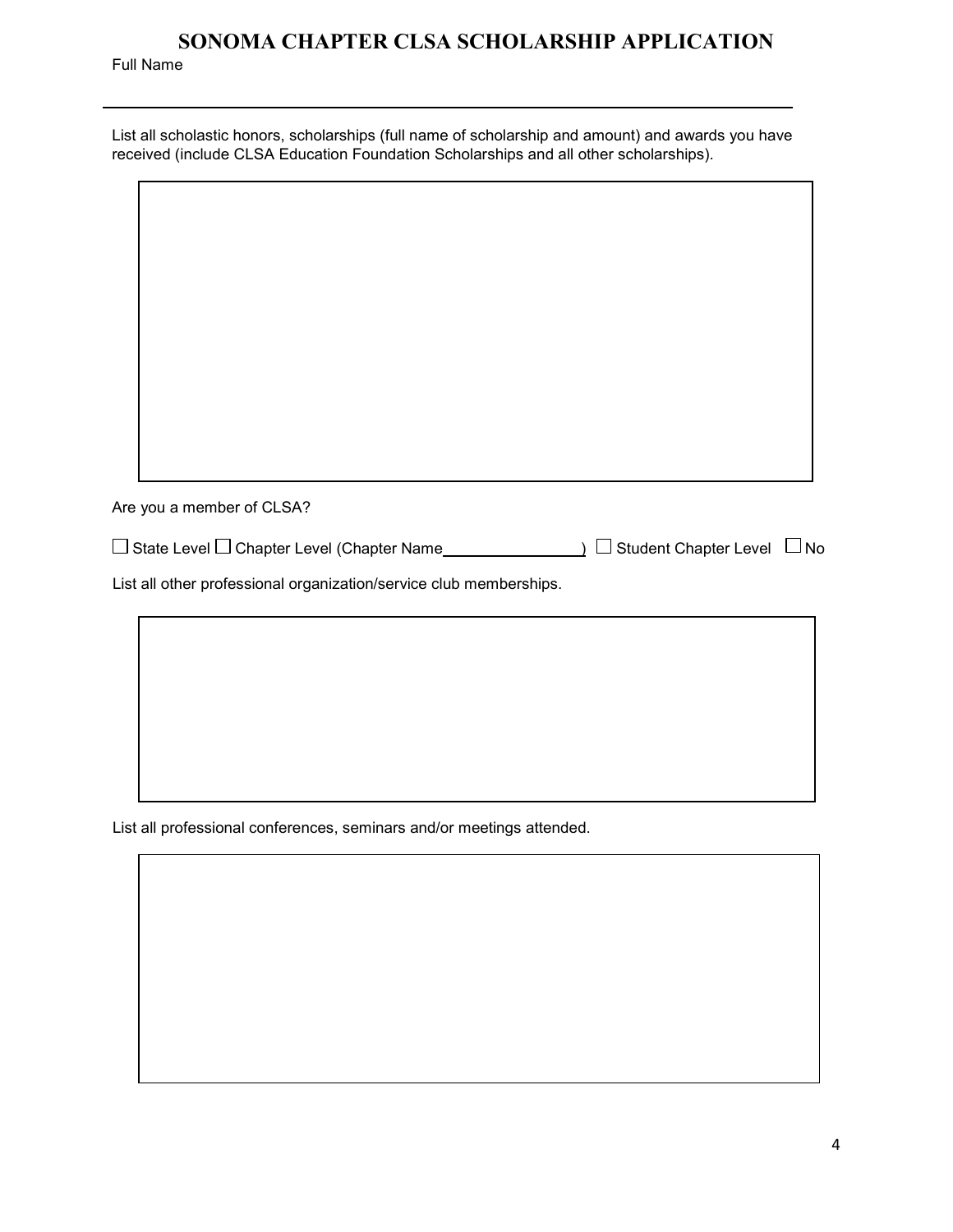Due to the number of applications received, if your application does not include the mandatory items as mentioned above, the application will be rejected.

By signing below, I certify that the information given in this application is true and accurate. I further certify that if for any reason subsequent to receiving a scholarship award, I elect to substantially alter my proposed study plan, I will immediately inform the CLSA Education Foundation and if requested, I will return the money paid to me. I hereby authorize CLSA to use my name for promotional purposes (e.g. listed on CLSA Website and publications).

Signature of applicant Date

\_\_\_\_\_\_\_\_\_\_\_\_\_\_\_\_\_\_\_\_\_\_\_\_\_\_\_\_\_\_\_\_\_\_\_\_\_\_ \_\_\_\_\_\_\_\_\_\_\_\_\_\_\_\_\_\_\_\_\_\_\_\_\_\_\_\_\_\_\_